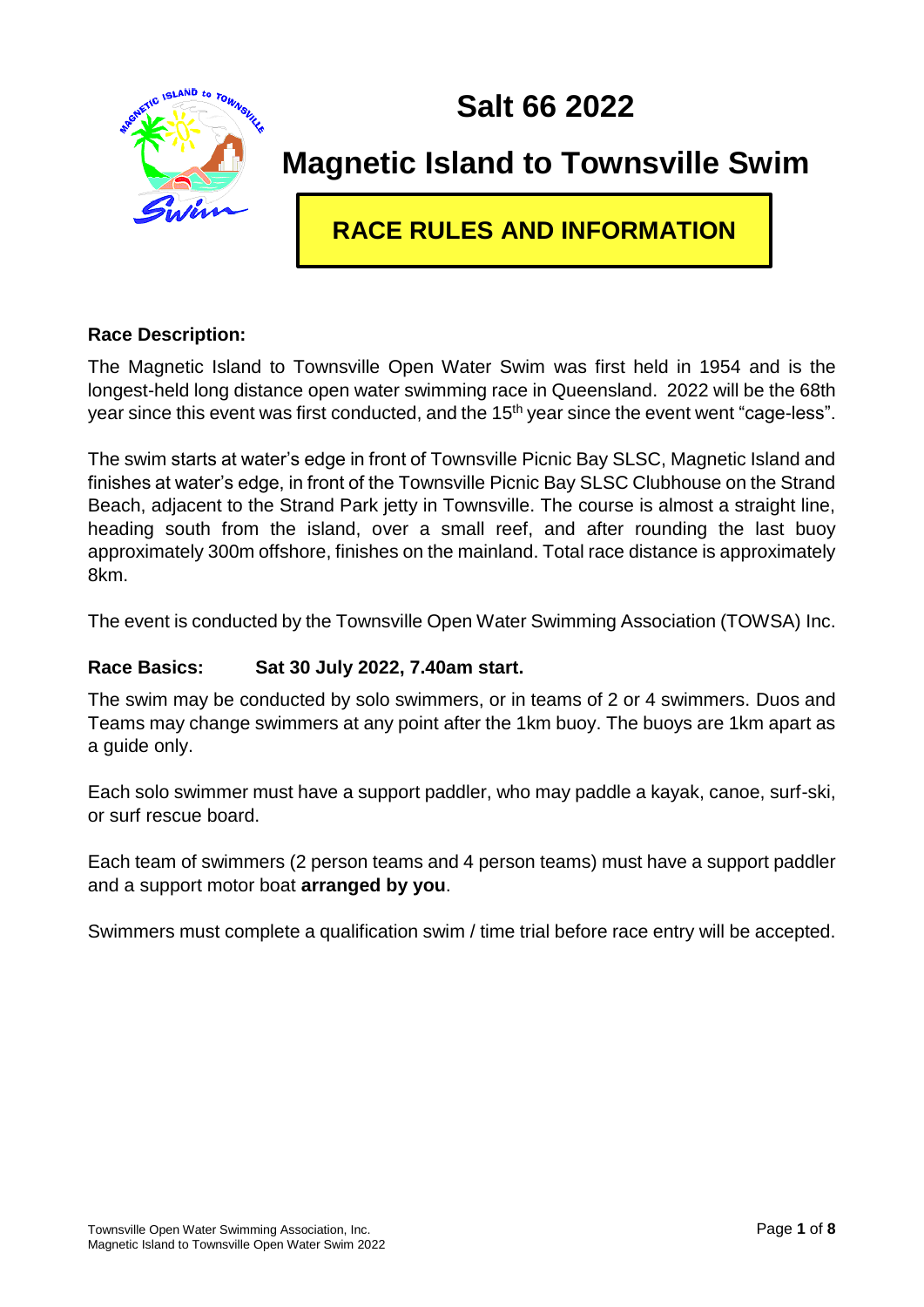#### **Race Entry: Entries close Wednesday 6 July 2022**

Entries on-line through the [www.towsa.com](http://www.towsa.com/) web site

Solo swimmers: \$200 2 person team: \$350 4 person team: \$610

\$50 from each entry will go towards the supporting paddler's club or nominated organisation. If no organisation is nominated then \$50 will go towards providing water safety to support the conduct of the event.

All applications for refund must be made by 6 July. An administration fee of \$30 per entry will be retained. As a general rule there will be no refunds after this date. Should the race be abandoned due to dangerous conditions, no refunds will be made.

#### **Qualification: Solo swimmers must complete the race in under 3 hrs 15 mins.**

As an indication that they can do the distance solo swimmers must complete a 4km swim (open water preferred) within 6 months prior to race day, in a time of less than 1h 35m.

Team swimmers must complete a 2km swim (minimum – open water preferred) within 6 months prior to event day, in a time of less than 48 minutes. Other 'qualifying swims' (eg. Cairns Ironman swim) will be considered by the race committee.

All solo swimmers must be a minimum of 14 years old as at 21 August 2022.

All team swimmers should be a minimum of 12 years old as at 21 August 2022. Swimmers under 12 may be accepted subject to the discretion of the Race Director based on age and proven capability.

#### **Race Briefing & Check In:**

Swimmers will receive their event packs, including swim caps, timing chip and paddlers pack at check-in at the **Arcadian Surf Life Saving Club (downstairs) Rockpool end of the Strand,** on Friday 29 July between 4pm and 6pm. Swim organisers will be available to answer questions.

Ferry tickets will be available at the terminal on Saturday morning. A final check, numbering and briefing will be held just before the start of the swim.

On-line Briefing and Frequently Asked Questions is available on the www.towsa.com.au web site.

All swimmers should read these race rules as well as the on-line briefing document.

All paddlers should also read these race rules as well as the on-line briefing document. The skippers of team support boats should read these race rules as well as the on-line briefing document.

**Race Details:** Sat 30 July, 7.40am start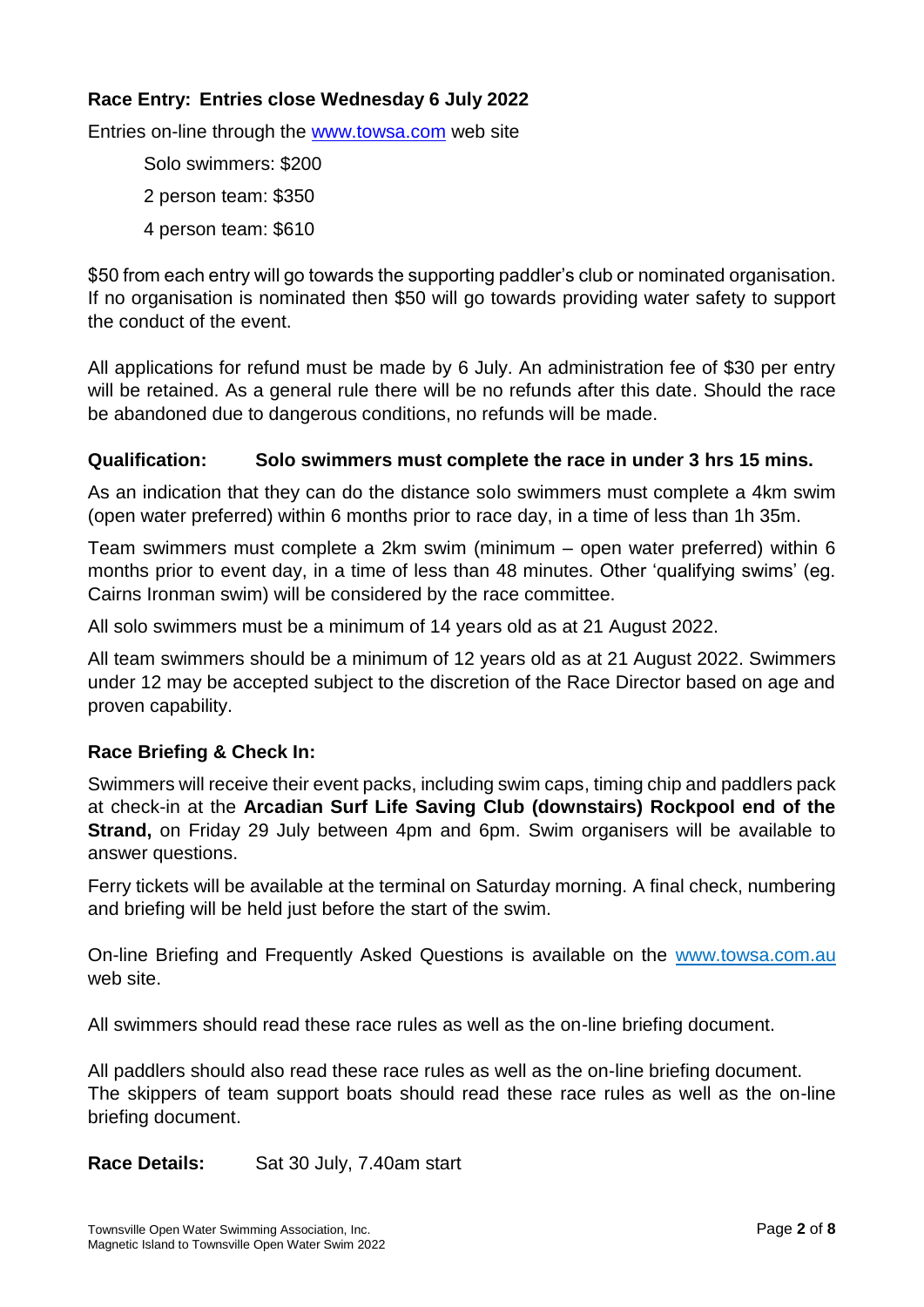#### *Organisation:*

- The Magnetic Island to Townsville Open Water Swim is conducted by the Townsville Open Water Swimming Association (TOWSA) Inc.
- The event has sports injury and public liability insurance. Swimmers who register for any TOWSA event are considered members of TOWSA and are covered for TOWSA events for 12 months from the date of registration. This includes organised training events.
- Personal medical insurance is the responsibility of individual swimmers and paddlers.

#### *Transportation:*

- Solo swimmers and the first swimmer in each team will receive a one-way ferry ticket for transport to Magnetic Island and a one-way bus for transport from Nelly Bay to Picnic Bay.
- Sealink ferries depart from the Breakwater Terminal, Sir Lesley Thiess Drive, Townsville (near the Casino). *Please arrive 20 minutes prior to ferry departure.*
- Ferry timetables are available at: [http://www.sealinkqld.com.au/ferry\\_services\\_informatio/magnetic\\_island\\_ferry/ferry](http://www.sealinkqld.com.au/ferry_services_informatio/magnetic_island_ferry/ferry_timetable.php) [\\_timetable.php](http://www.sealinkqld.com.au/ferry_services_informatio/magnetic_island_ferry/ferry_timetable.php)
- TOWSA recommends that swimmers catch the **6.30am ferry**, approximately 20 minutes. The free bus will depart from the Magnetic Island ferry terminal at Nelly Bay for Picnic Bay (approximately 10 minutes) from **the 6.30 ferry only.** Swimmers may make their own transport arrangements if they wish.

#### *Swimmer Belongings:*

- TOWSA will arrange for solo swimmer personal belongings to be transported from Picnic Bay to the finish line. Swimmers are requested to have a sealed, clearly labelled bag (waterproof preferred), of minimal size, and containing **NO** valuables. Swimmers are recommended to have warm clothes at the finish line. Swimmers will be given a towel at the finish line.
- Duo & Team swimmers are to use their support boats for personal belongings.
- Swimmer's bags will be located under a tent up the beach from the finish line. TOWSA will take all due care, but do not accept any responsibility for the loss or damage of bags or their contents.

#### *Swimming Equipment:*

- Swimmers are permitted to use grease, goggles, swim caps, and nose clips.
- Swimmers must use the provided swim cap and display their race number on each arm for the duration of the race.
- Swimmers must use the swim tow float provided.
- **Swimming Australia Rules and Swimming Australia Inclusive Swimwear Policy for open water swim suits will apply for the event**.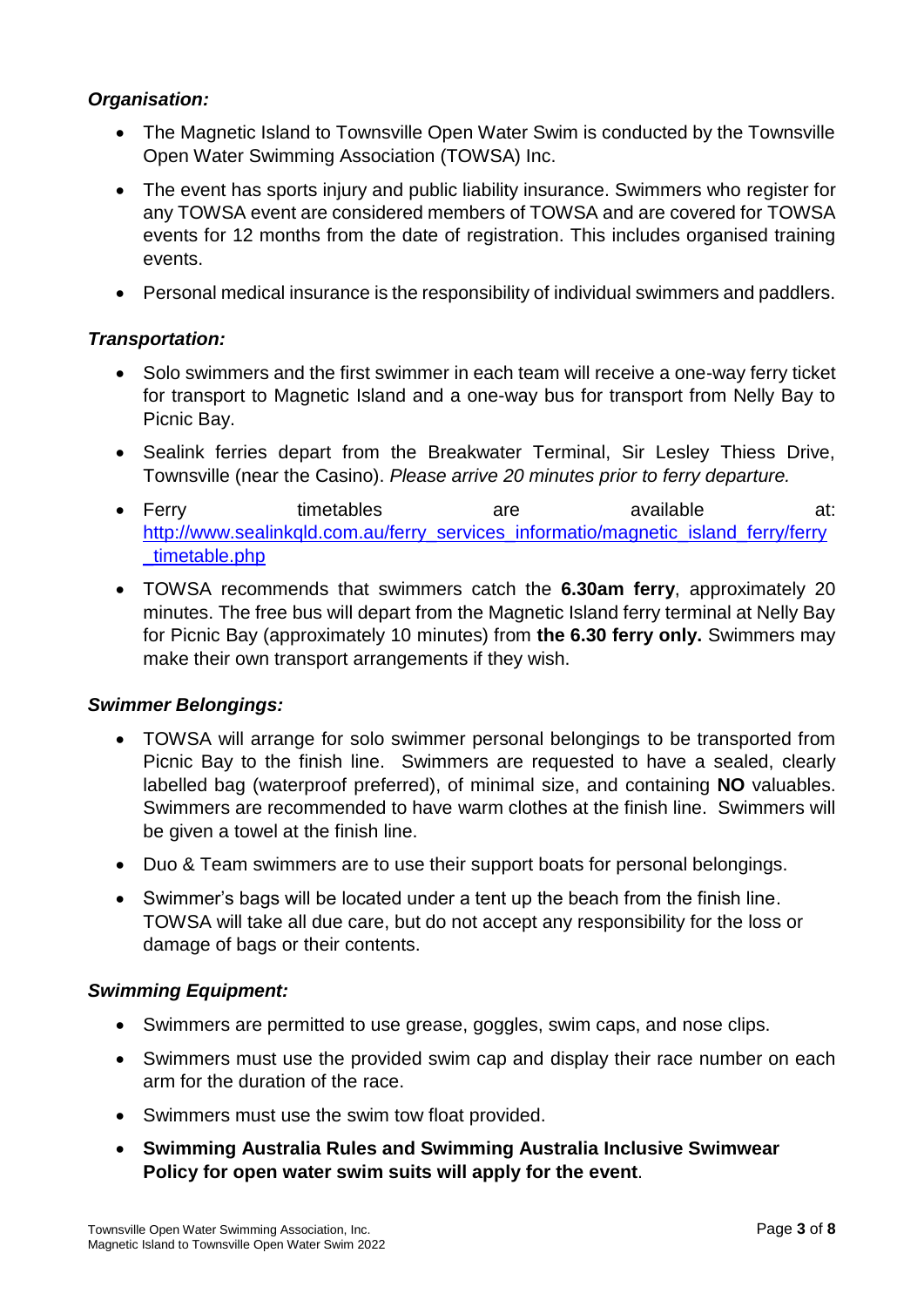- A wetsuit classification is available. Swimmers wearing wet suits or triathlon speed suits may swim and will be considered separate to the non-wetsuit swimmers.
- Fins, paddles, and other flotation aids are not permitted for the race.
- Swimmers will have a timing chip worn on the ankle. A \$50 replacement fee will be charged if the timing chip is not returned.

#### *Start Time:*

- A final race brief will be given prior to the start.
- Solo swimmers will start at 7.40am.
- Team swimmers will begin at 7.50am.

#### *Finish Time:*

- Most swimmers are expected to finish the race in 1.5hr to 3hr.
- There is a strict halfway cut-off time of 1h 35m (9.15am) for solo swimmers. Any solo swimmers not reaching the halfway point by that time will be retired from the race by an event official under the direction of the Race Director.
- There is a strict finishing cut-off time of 3h 15m (10.55am) for solo swimmers. Any swimmers not finishing by that time will be retired from the race by an event official under the direction of the Event Director and no time recorded*.*
- Duos and Teams must finish by 11.05am.
- Swimmers will be given event merchandise including towel and shirt at the finish.

#### *Paddlers:*

- Each solo swimmer and each team of swimmers must organise a support paddler, who may paddle a kayak, canoe, surf-ski, or surf paddle board.
- Swimmers are to complete all paddler details on their entry form. Paddler details must be complete before race entry will be accepted.
- Paddlers **must** display any provided sponsorship sticker on their craft for the duration of the event and wear their number.
- Paddlers are advised to mark their craft in such a way that they can be easily identified by their swimmer. Flags, balloons, and colourful hats have been used successfully in the past.
- Paddlers are to be the first point of safety for their swimmer. Swimmer contact with the paddle craft is permitted, however swimmers found being towed by the paddler will be at risk of disqualification.
- Swimmers are not to draft behind their paddler. Swimmers found drafting off their paddler will be at risk of disqualification.
- Swimmers who have difficulty in arranging a paddler are requested to contact clubs who have supported the event in the past. Contact details are on the TOWSA website.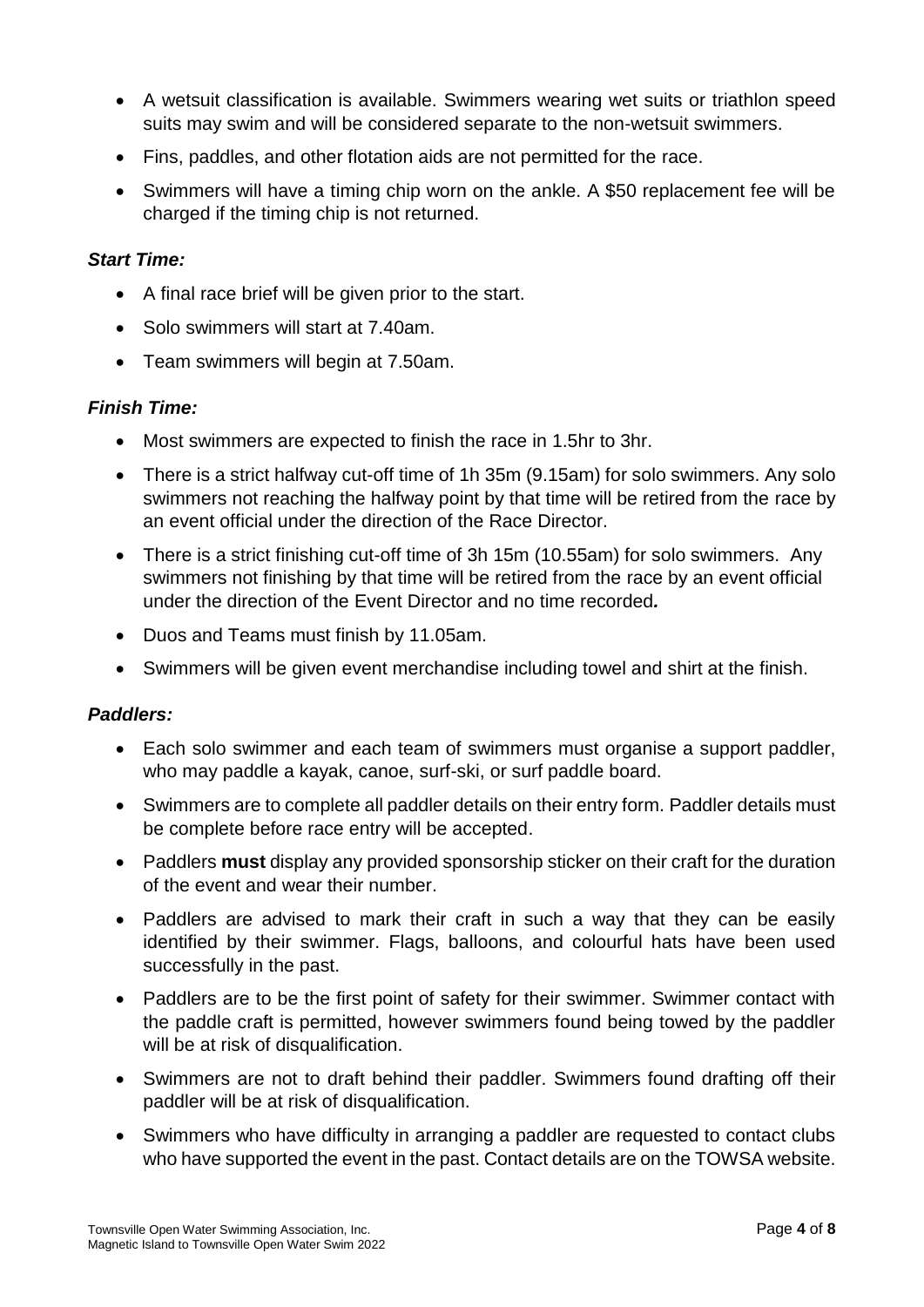- \$50 from each entry will go towards the supporting paddler's club or nominated organisation. If no organisation is nominated then \$50 will go towards providing water safety to support the conduct of the event.
- Many paddlers will also paddle over to the race start. The barge 'Hercules' will have space for 20-30 craft going over to the island. The 'Rhino Dive' vessel will also be available to take some craft. Further details will be provided at the check-in.

#### *Support Boats:*

- Each team of swimmers must have their own have a support motor boat. Personal Water Craft such as jet skis are not suitable.
- Teams are responsible for organising their own support boat.
- Teams are to complete all boat details on their entry form. Boat details must be complete before race entry will be accepted.
- Although paddlers are to be the first point of safety for their swimmer, support boats provide further safety and carry other team swimmers.
- Support boats, for safety reasons, are not to travel directly in front or behind swimmers, and are to maintain a minimum distance of 15m from all swimmers apart from changeovers. Swimmers have absolute right-of-way.
- Swimmer contact with support boats is not permitted.
- Support boats must be seaworthy and licenced to carry the number of passengers who will be involved, including skipper and all team swimmers.
- Support boats must carry all required safety equipment, including lifejackets, etc. and must be fitted with a marine radio and carry a mobile telephone.
- Support boats must display signage showing the team name.

#### *Post Swim:*

- Public showers and change rooms are available at the back of the Townsville Picnic Bay SLSC clubhouse on The Strand at the finish.
- Fruit and water will be provided subject to COVID safety protocols.
- Townsville Picnic Bay SLSC clubhouse provides cafe-type meals and is a licensed venue.
- The presentations will take place at approximately 5.00 pm at West End Hotel, 89 Ingham Road West End.

#### **Race Course: A copy of the course map is on the [www.towsa.com](http://www.towsa.com/) web site.**

The race course will be confirmed on Friday 29 July at check-in.

The course commences at Picnic Bay, Magnetic Island, and heads south to the first of the large pink buoys, approximately 500m offshore. Swimmers are to rendezvous with their paddlers by this point.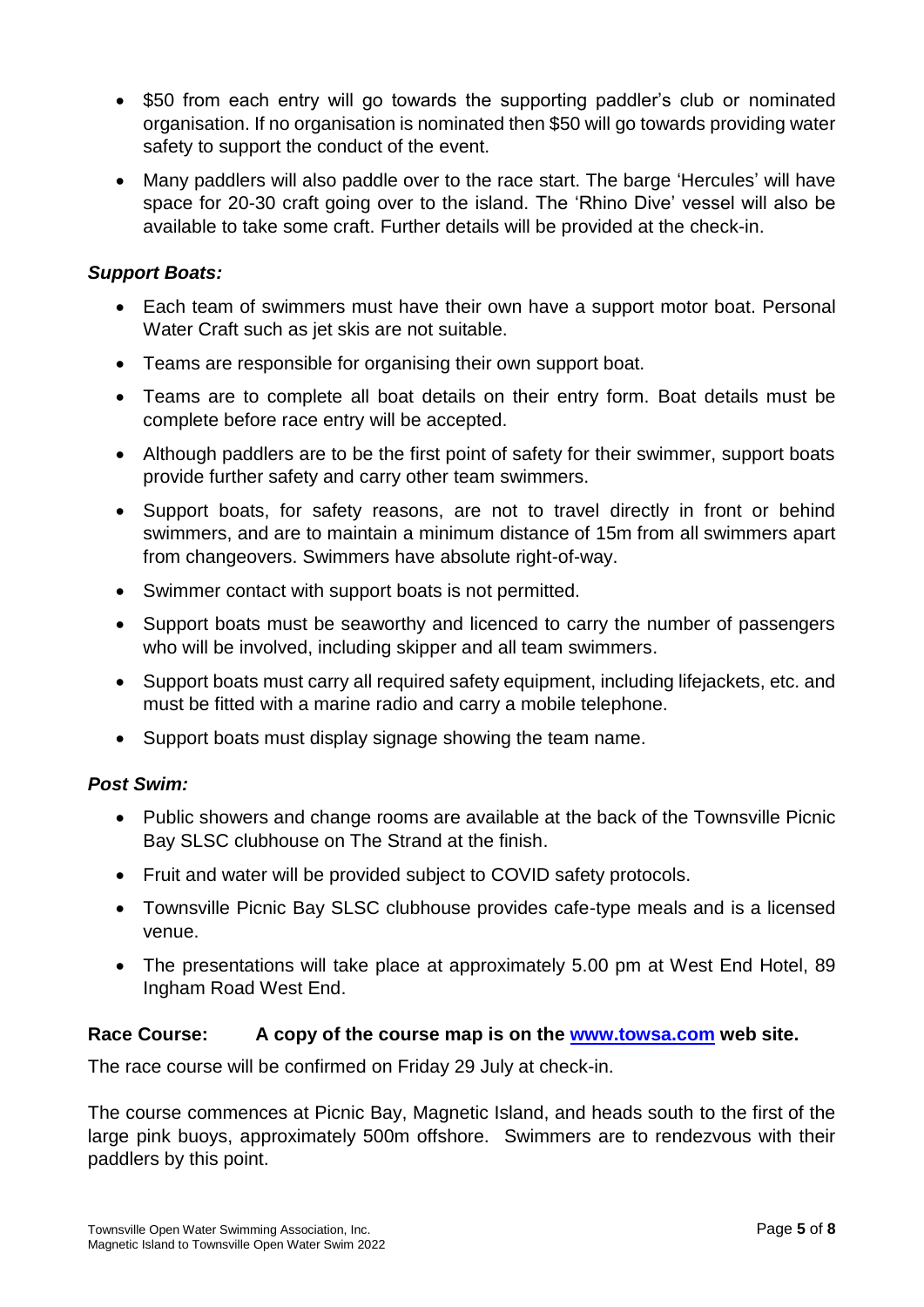Swimmers will pass over a small reef, and will head directly for Townsville Picnic Bay SLSC Clubhouse on the Strand Beach, adjacent to the Strand Park jetty, following a line of seven large buoys to the finishing zone.

Team swimmers are to rendezvous with their support boats at the next large pink buoy outside of the reef, approximately 1km from the start. Team swimmers will not be permitted to proceed past this point without their support boat.

All **swimmers and paddlers** must remain to the **left of the buoys** at all times (ie, keep the buoys on your right shoulder). Support **boats** should remain to the **right of the buoys** at all times.

Duo / Team swimmer changeovers must take place by touching hands above the water. The last swimmer in each team is to wear the timing chip. After the first km buoy Team /Dou swimmers may changeover whenever they want too but should do so safely. The halfway point will consist of a large **yellow buoy**.

The finishing zone will begin approximately 300m from the finish, and will consist of one pink buoy. No paddlers or support boats are permitted inside the finish zone. Paddlers may proceed to the beach on the northern side of the finish zone. Support boats may anchor no closer than 400m off the beach (Council By-Laws apply).

#### **Safety: Safety is the primary consideration in this event.**

Any incidents are to be brought to the attention of the event officials as soon as possible.

SLSC first-aid providers will be located up the beach from the finish line. Any swimmers, paddlers or others feeling ill should see the first aid volunteers.

All swimmers, paddlers, and boat skippers are to behave in a fair and sportsman-like manner at all times, without any interference or aggression toward any other swimmer, paddler, or boat in the event.

All swimmers, paddlers, and boat skippers are to treat event officials and volunteers with respect and courtesy at all times.

Swimmers, paddlers, and boat skippers are to provide assistance to anyone else in need as soon as possible, and are to advise event officials.

In the event of inclement weather or swim conditions, the event venue may be changed or cancelled prior to commencement at the sole and unquestionable discretion of the Race Director. If, during the event, the event conditions become dangerous or unsafe, the event may be cancelled without notice.

It is important that all participants read and acknowledge the WAIVER, RELEASE & INDEMNITY as well as the COVID-19 TERMS AND CONDITIONS OF ENTRY AND ATTENDANCE AT EVENTS.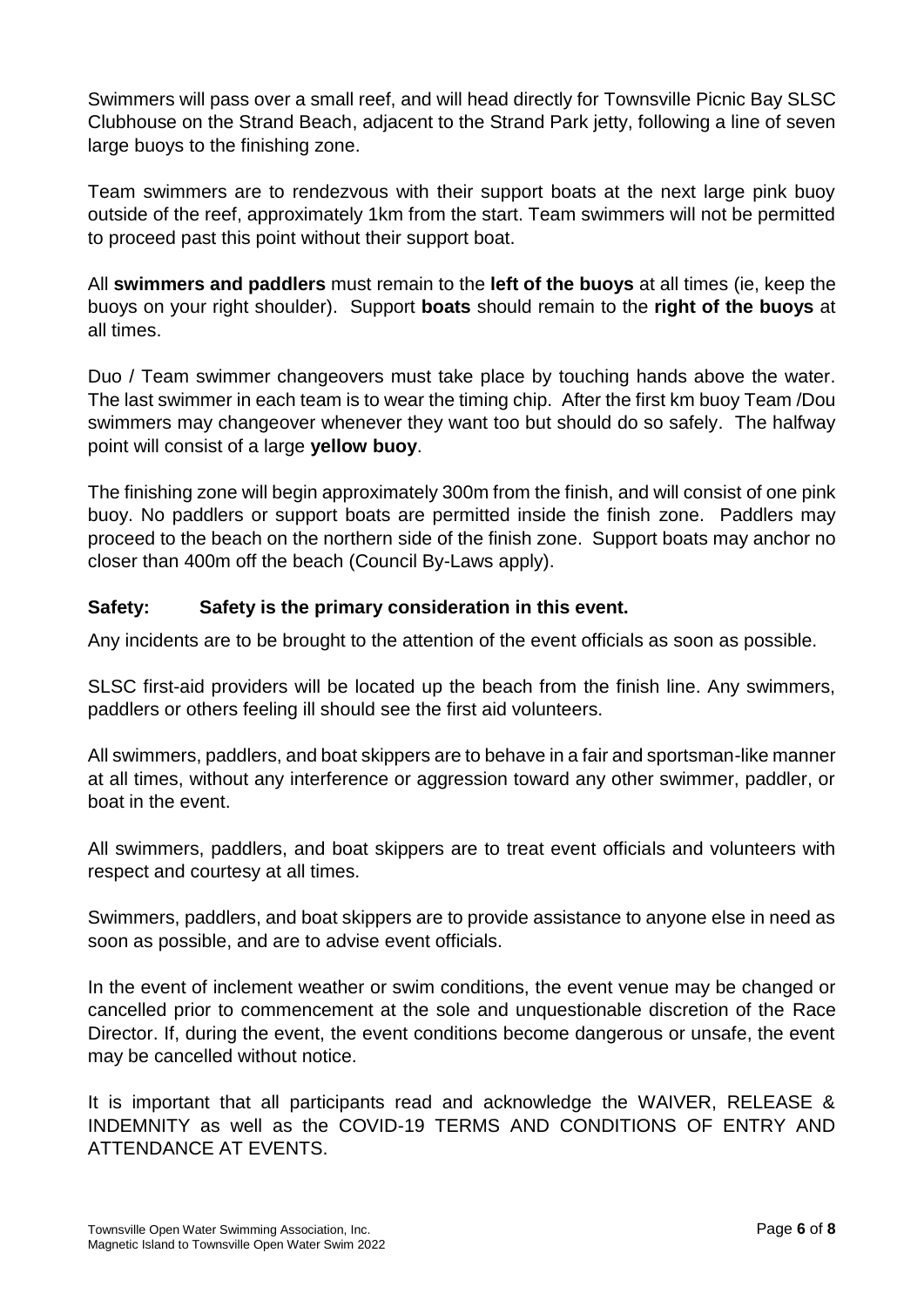# Swimmers Declaration:

- 1. In consideration of and as a condition of acceptance of my/our entry in the 2022 Magnetic Island to Townsville Open Water Swim ("the Event") I/we for myself, my heirs, executors, administrators and legal personal representatives hereby waive all and any claim, right or cause of action which I/we or they might otherwise have or at any future time have for or arising out of loss of life or injury (including psychological trauma) damages or loss of any description whatsoever (including property damage) which I/we or my/our equipment may suffer or sustain in the course of, or consequent upon, my entry or participation in the said Event howsoever arising except to the extent prohibited by law.
- 2. I/we hereby release and discharge the Townsville Open Water Swimming Assoc. Inc. ("TOWSA") together with all persons and corporations involved or otherwise engaged in promoting, staffing or operating the Event together with the servant, agents, representatives and officers of any of them including, (without limiting the generality of the foregoing), sponsor organisations, land owners and lessees, promoters and organisers of the Event, together with their respective directors, officers, employees, consultants, contractors, agents, officials and volunteers, from all liability for loss of life or injury, (including psychological trauma), damages or loss of any description whatsoever (including property damage) which I/we or my/our equipment may suffer or sustain in the course of or consequent upon my entry or participation in the said Event howsoever arising except to the extent prohibited by law.
- 3. I hereby declare that I am medically and physically fit and have undertaken adequate training for the Event mindful of the conditions of an open water swimming event, of the specific route of the course, and of the duration and distance of the swim.
- 4. I hereby agree that in the event of marine animal sightings, poor water quality, storm, rain, inclement seas or winds, the organisers of the Event have the right to modify or cancel the Event and the entry fee shall not be refundable. Entry fees shall not be refundable for any swimmers withdrawing or not starting the Event.
- 5. I agree to the race conditions as set by the organising committee.
- 6. All competitor details will be entered into a database. TOWSA, sponsors and/or any of their related entities may use the entrant's names and official photos for future promotional, marketing and publicity purposes.
- 7. I/we acknowledge that participation in the Event is an activity as a result of which serious personal injury or even fatalities may be a consequence.
- 8. By nominating to participate in this, I hereby authorise the Race Director to take whatever action is deemed necessary in the event of an emergency and accept responsibility for any and all costs arising from such action.
- 9. By registering for this event, I am considered a member of TOWSA for 12 months, and am therefore covered under the association's sports injury and public liability insurance.
- 10.I have read and understand the race rules and information and the swimmer's declaration.